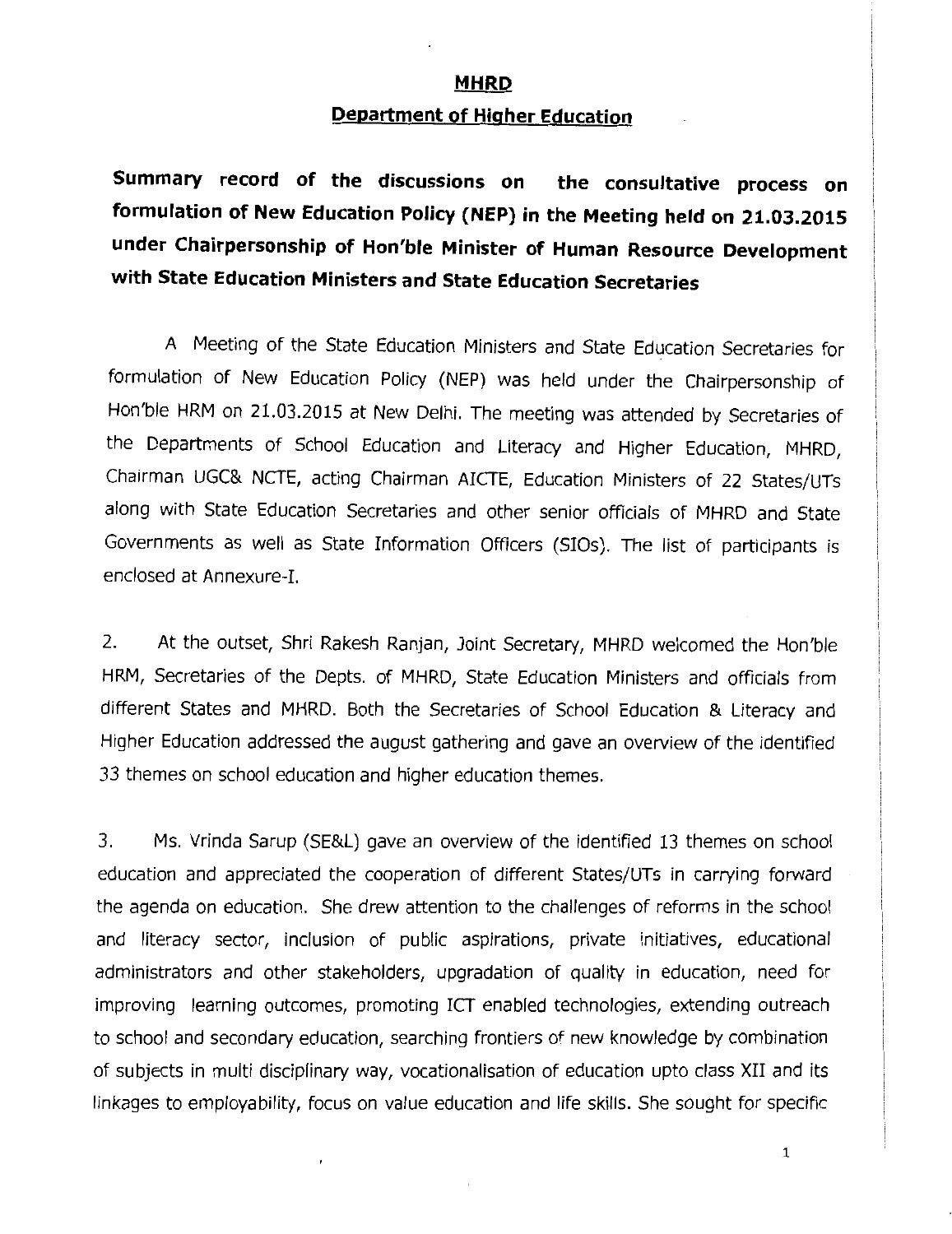suggestions on the 13 themes of School Education. She said that this meeting would help to develop a consensus through consultation with States/UTs in the context of above issues.

4. Shri Satyanarayana Mohanty, Secretary, Higher Education, stated that New Education Policy is being formulated after 30 years with the guiding spirit to connect the voice of the people in the consultation process and making a composite policy that would help to transit in a knowledge society and economy both nationally and globally. He stressed the fact that quality in education should be cornerstone of the policy dimension and new tools of knowledge, research and innovation should be given priority to make our higher education globally competitive. He highlighted that demographic dividend for India is a blessing but at the same time it is a massive challenge, keeping in view the size of higher and technical education and making our students employable. He urged the States to look at the 20 themes of Higher Education from the angle of cooperative federalism.

5. Smt. Smriti Zubin Irani, Union Minister for Human Resource Development, in her keynote address congratulated the State Education Ministers for the success that the Government was able to achieve in the preceding ten months due to the spirit of cooperative federalism and practicing minimum government and maximum governance. She stated that the primary purpose of this meeting is to initiate discussion on the consultation process for the New Education Policy and seek views, comments and suggestions of all the States and UTs. She highlighted that for the first time in the history of education policy making, every citizen right from the village level, is given an opportunity to express his/her views. For the first time, moving from cooperative federalism to cooperative citizenship, a time bound grassroots consultation process has been undertaken to widen the frontiers of New Education Policy. She expressed that the consultation process involves participation from the grassroots level to the state, regional and national levels in bringing out a comprehensive policy which will reflect the aspirations and needs of the country. She observed that it will also seek to meet the inherent needs of stakeholders, students and their parents whose goal is to make their children a better human being and a better citizen. She said that it is the time to chart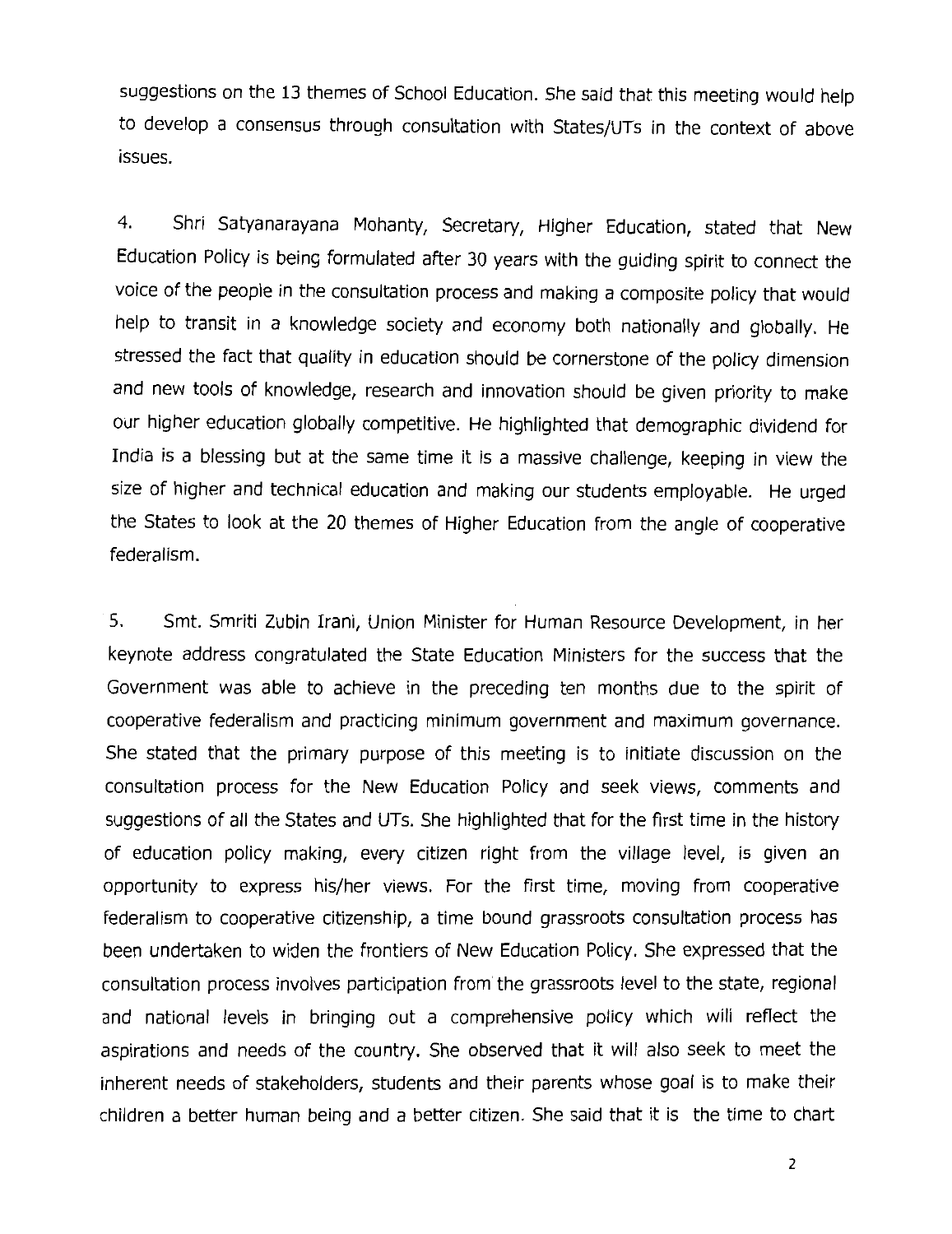out the path for future growth of the country with a sound education policy to make a better citizen.

6. Shri Rakesh Ranjan, Joint Secretary (Policy) made a presentation which explained the stages in the consultation process for formulation of the NEP covering objectives, 33 themes on school education and on higher education, online and offline consultations, timelines and steps involved in the grassroots consultations from village level upwards to Block, District , urban local bodies and State level, thematic consultations with experts, and finally synthesizing the policy through regional and national consultations . The main objective of the meet is to make the citizens aware and enhance their participation both in online and offline consultations.

7. This was followed by a presentation by Shri Gaurav Dwivedi, CEO, MyGov on the proposed ICT based workflow to be followed for the grassroots consultation process. The active involvement of the State administration through its lower levels of administration is integral to ensure time bound flow of activities across different levels. It was also informed that more than 8300 suggestions have been received so far on the online consultations that were open on their www.MyGov.in portal.

8. Following the two presentations, Hon'ble Minister invited the State Education Ministers to give their views and suggestions on the consultation process envisaged for the New Education Policy. The comments and suggestions expressed by State Education Ministers and the State officials are summarized below:

- (i) Education must be accessible and affordable with more thrust on equity and excellence.
- (ii) The curriculum must be industry friendly and in accordance with the aspirations of the youth.
- (iii) Skill Education must be part and parcel of the syllabus. Education and knowledge should revolve around skill development for more employability.
- (iv) New Education Policy must be structured in such a way that 'Gross Enrolment Ratio' should increase and number of 'dropouts' should come down effectively.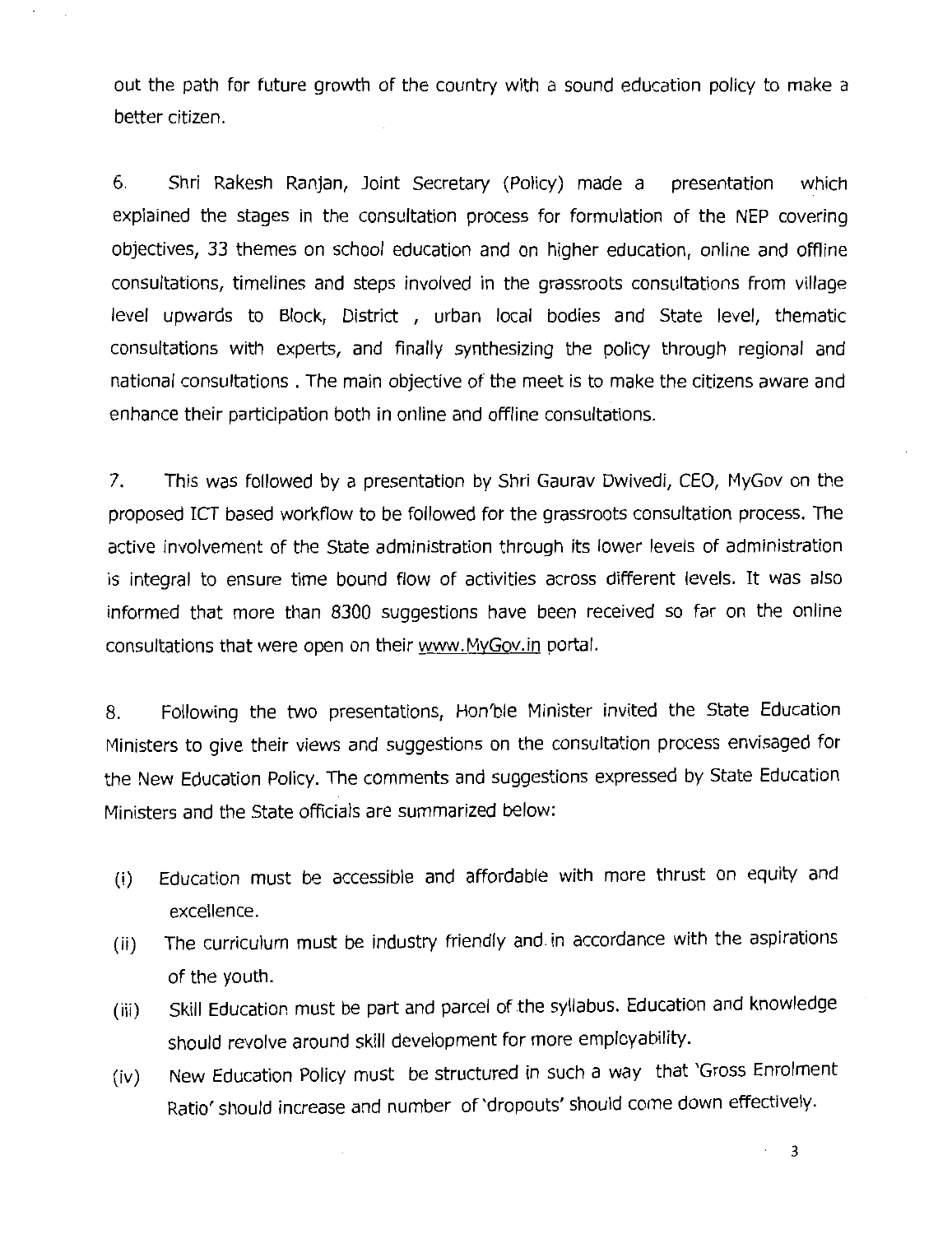- (v) Teachers must be given training so as to ensure better learning outcomes at elementary, secondary and higher education level. There must be some mechanism of evaluating the teaching skills of teachers.
- (vi) There is a need for greater thrust on technology driven education with flexibility on e-learning.
- (vii) Private partnership needs to be encouraged with more emphasis on the PPP models.
- (viii) MHRD could consider bringing out a scheme where both the Central and State Governments could jointly fund educational infrastructure related work .
- (ix) Corporate and industry sector must be encouraged to fund various activities in education through CSR.
- (x) There should be tax exemption on research and innovation.
- (xi) There should be awards and rewards for research and innovation.
- (xii) Sports, Yoga and value Education must be the areas of focus in the NEP.
- (xiii) Indian Universities should be assessed for quality based on their Global rankings.
- (xiv) NEP should be in line with  $73<sup>rd</sup>$  and  $74<sup>th</sup>$  Constitutional Amendments.
- (xv) There must be convergence in schemes which will address the different kinds of regulation at school, secondary and college level.
- (xvi) 'KG to PG Scheme' should find suitable place in NEP.
- (xvii) Mid Day Meal facility should be extended upto X class.
- (xviii) In higher education, gender gap in Gross Enrolment Ratio needs to be further bridged.
- (xix) Since most of the states have paucity of funds, state controlled schools, colleges and universities, must be funded to a greater extent by the Centre so as to create a quality change in infrastructure, faculty and other facilities.
- (xx) The Report on Higher Education submitted to the President one year back should be referred to for formulation of **NEP.**
- (xxi) Different states have different problems. Accordingly, it is desirable that problems of schools, colleges and institutions in tribal, hilly, difficult terrains and backward areas be given differential treatment.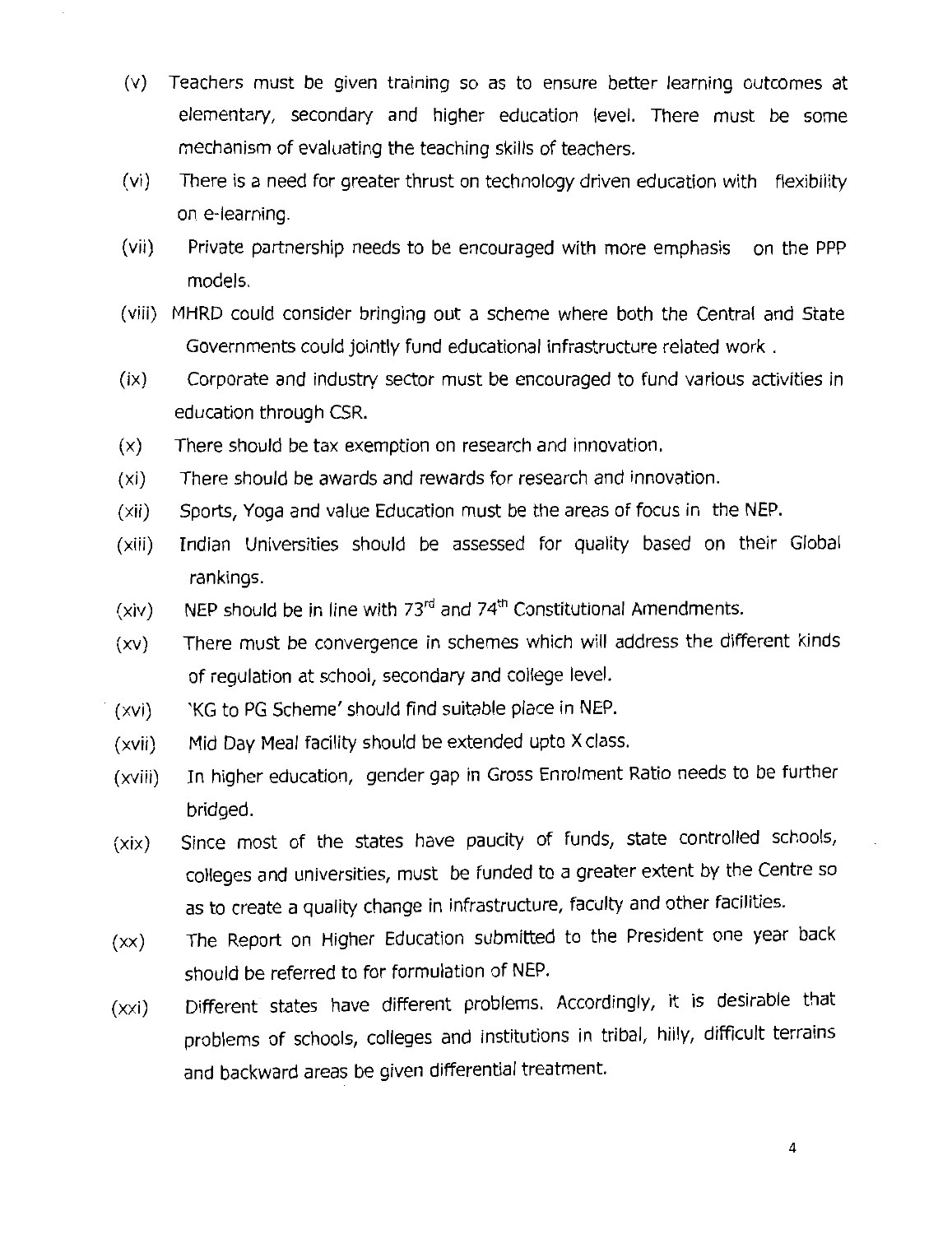- (xxii) More financial support for Sarva Shiksha Abhiyaan (SSA) and Mid Day Meal (MDM) through budgetary funding by MHRD is necessary, in view of the financial constraints faced by the State Governments.
- (xxiii) Equal and uniform certification should be given in general and vocational training.
- (xxiv) Exchange Programme of visiting faculty needs to be done at regional and state level in colleges and higher institutions for adequate exposure to students.
- (xxv) Adequate attention for ensuring well equipped schools in border areas of North-East region is required, given their proximity to neighboring countries and the sensitivities involved.
- (xxvi) Best practices of apex institutes must flow to schools and colleges in the States.
- (xxvii) Multi-pronged strategy for 100 percent literacy in the country needs to be followed through a dynamic New Education Policy.
- (xxviii) Teaching should be promoted in local/indigenous regional languages and dialects.
- (xxix) Books of NCERT with uniform syllabus could be made applicable to all schools in the States.
- (xxx) There should be an effort to have a uniform fee structure for both Government and privately controlled schools, colleges and universities.
- (xxxi) There is a need for more residential schools with hostel facilities especially for SCs, STs, minorities and OBCs for their educational mainstreaming.
- (xxxii) More Hindi teachers from Hindi belt states to be posted in Nagaland to promote Hindi among students.
- (xxxiii) Engineering colleges, agricultural universities, higher research institutions and one Regional office/unit of UGC to be opened in Nagaland.
- (xxxiv) Overseas Indians may be requested to adopt schools and extend their cooperation in the field of education.
- (xxxv) Land Bank Scheme should be launched to utilize unused land for opening new schools, colleges and universities.
- (xxxvi) It should be made mandatory for higher education institutes to adopt nearby villages.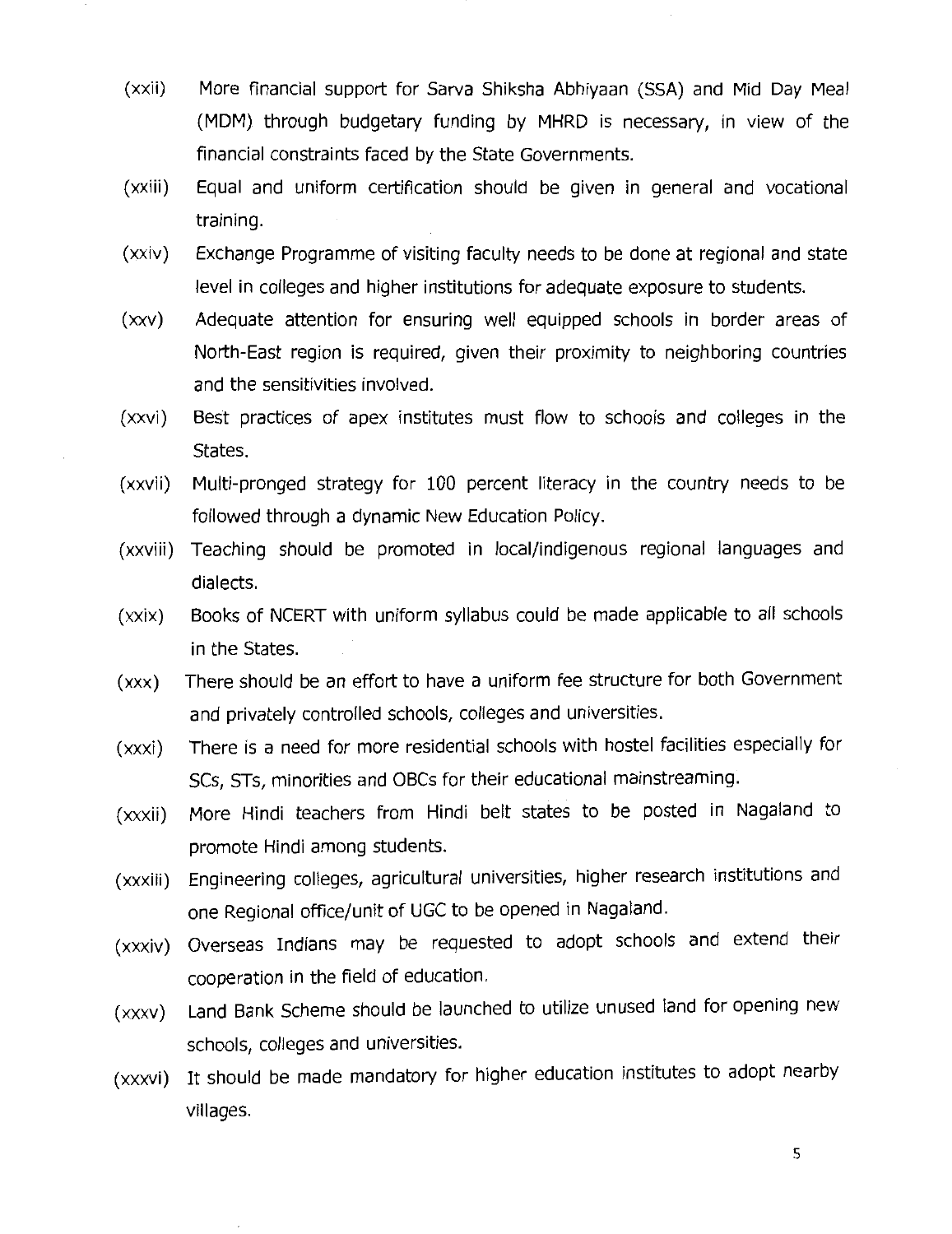(xxxvii) Study of historical/iconic personalities with their motivated life story can be made a part of the curriculum to inspire students.

9. During the course of interaction with different State Education Ministers, Hon'ble HRM intervened to reiterate that that this meeting aims to discuss the consultation process for formulation of NEP and other issues either relating to general implementation, financial problems of different states may be raised at a different platform. She clarified that State Governments are free to twin any education programme with MNREGA keeping in view their specific requirements.

10. Hon'ble HRM requested the State Governments to take action on the following:

- (i) Appoint two Nodal officers in the State, one each for School Education and Higher Education, to ensure proper and time-bound implementation in the grassroots level consultation process in the State.
- (ii) Nodal officers of State Government should coordinate with village, block/local bodies, district level meetings, for the NEP in their States. They will keep their counterpart Nodal Officers of MHRD apprised of the progress in the consultations at different levels.
- (iii) MHRD Nodal Officers could participate in a few consultation meetings within their designated States as part of overseeing the consultation activities.
- (iv) The State administration/ Nodal Officers will train the functionaries at different levels on the grassroot level consultation process.
- (v) The Nodal Officers of different states must also be trained on the consultation process of the NEP.
- (vi) State Governments may like to supplement and /or revise the identified 33 themes on School Education and Higher Education.

11. In her concluding remarks, the Hon'ble Union HRD Minister thanked the Hon'ble Ministers and the State Governments for their valuable inputs, active participation and hoped that over the months ahead a fruitful and engaging exercise will be carried out.